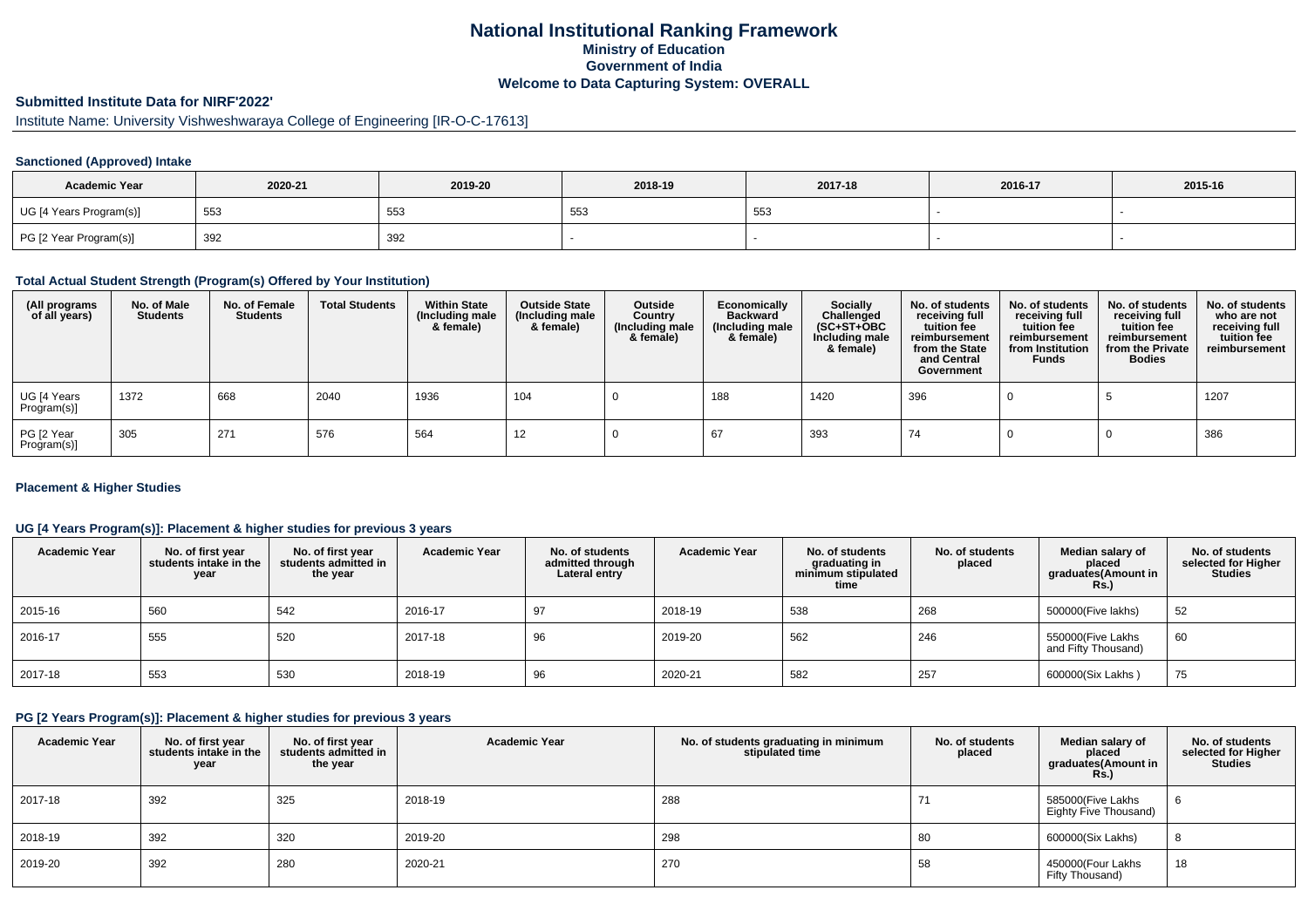#### **Ph.D Student Details**

| Ph.D (Student pursuing doctoral program till 2020-21 Students admitted in the academic year 2020-21 should not be entered here.) |                                                                                                                                  |                       |         |  |  |
|----------------------------------------------------------------------------------------------------------------------------------|----------------------------------------------------------------------------------------------------------------------------------|-----------------------|---------|--|--|
|                                                                                                                                  |                                                                                                                                  | <b>Total Students</b> |         |  |  |
| Full Time                                                                                                                        |                                                                                                                                  | 65                    |         |  |  |
| Part Time                                                                                                                        |                                                                                                                                  | 117                   |         |  |  |
| No. of Ph.D students graduated (including Integrated Ph.D)                                                                       |                                                                                                                                  |                       |         |  |  |
|                                                                                                                                  | 2020-21                                                                                                                          | 2019-20               | 2018-19 |  |  |
| Full Time                                                                                                                        | 28                                                                                                                               |                       |         |  |  |
| Part Time                                                                                                                        | 8                                                                                                                                | 19                    | 28      |  |  |
|                                                                                                                                  | PG (Student pursuing MD/MS/DNB program till 2020-21 Students admitted in the academic year 2021 - 22 should not be entered here) |                       |         |  |  |
|                                                                                                                                  | Number of students pursuing PG (MD/MS/DNB) program                                                                               |                       | 0       |  |  |
| No. of students Graduating in PG (MD/MS/DNB) program                                                                             |                                                                                                                                  |                       |         |  |  |
| 2020-21                                                                                                                          | 2019-20                                                                                                                          | 2018-19               |         |  |  |
|                                                                                                                                  | O                                                                                                                                |                       |         |  |  |
|                                                                                                                                  |                                                                                                                                  |                       |         |  |  |

### **Online Education**

| I. Does all programs/courses were completed on time.                                            |                                                                                       | No                                                                                                                                                                        |                                                |  |
|-------------------------------------------------------------------------------------------------|---------------------------------------------------------------------------------------|---------------------------------------------------------------------------------------------------------------------------------------------------------------------------|------------------------------------------------|--|
| 2. Measures taken to complete the syllabus of courses and programs.                             |                                                                                       | Conducting Online Class were conducted due to lockdown (covid-19) using Online Meeting/Teaching Platforms (Ex. Zoom,<br>WebEx, Microsoft Team, Google Meet and Classroom) |                                                |  |
| 3. The period of delay in completion of syllabus (in months).                                   |                                                                                       |                                                                                                                                                                           |                                                |  |
| 4. The period of delay in conducting exams (in months).                                         |                                                                                       |                                                                                                                                                                           |                                                |  |
| <b>Portal Name</b>                                                                              | No. of students offered online courses which have credit<br>transferred to transcript | Total no, of online courses which have credit transferred<br>to the transcript                                                                                            | Total no. of credits transferred to transcript |  |
| Swayam                                                                                          |                                                                                       |                                                                                                                                                                           |                                                |  |
| 5. No. of courses developed and available online on Swayam platform by your institution faculty |                                                                                       |                                                                                                                                                                           |                                                |  |

# **Financial Resources: Utilised Amount for the Capital expenditure for previous 3 years**

| Academic Year                                                                                        | 2020-21                                                                        | 2019-20                                                   | 2018-19                                                                          |  |  |  |  |  |
|------------------------------------------------------------------------------------------------------|--------------------------------------------------------------------------------|-----------------------------------------------------------|----------------------------------------------------------------------------------|--|--|--|--|--|
|                                                                                                      | <b>Utilised Amount</b>                                                         | <b>Utilised Amount</b>                                    | <b>Utilised Amount</b>                                                           |  |  |  |  |  |
| Annual Capital Expenditure on Academic Activities and Resources (excluding expenditure on buildings) |                                                                                |                                                           |                                                                                  |  |  |  |  |  |
| Library                                                                                              | 4670564 (FORTY SIX LAKHS SEVENTY THOUSAND FIVE<br>HUNDERD SIXTY FOUR RUPEES)   | 4967000 (FORTY NINE LAKHS SIXTY SEVEN THOUSAND<br>RUPEES) | 4366558 (FORTY THREELAKHS SIXTY SIX THOUSAND<br>FIVE HUNDERD FIFTY EIGHT RUPEES) |  |  |  |  |  |
| New Equipment for Laboratories                                                                       | 2115754 (TWENTY ONE LAKHS FIFTEEN THOUSAND<br>SEVEN HUNDRED FIFTY FOUR RUPEES) | 2760000 (TWENTY SEVEN LAKHS SIXTY THOUSAND<br>RUPEES)     | 1007300 (TEN LAKHS SEVEN THOUSAND THREE<br><b>HUNDERD RUPEES)</b>                |  |  |  |  |  |
| <b>Engineering Workshops</b>                                                                         | $0$ (ZERO)                                                                     | 950000 (NINE LAKH FIFTY THOUSAND RUPEES)                  | 1000000 (TEN LAKH RUPEES)                                                        |  |  |  |  |  |
| Other expenditure on creation of Capital Assets (excluding<br>expenditure on Land and Building)      | 4956 (FOUR THOUSAND NINE HUNDERD FIFTY SIX<br>RUPEES)                          | $0$ (ZERO)                                                | 1976000 (NINETEEN LAKH SEVENTY SIX THOUSAND<br>RUPEES)                           |  |  |  |  |  |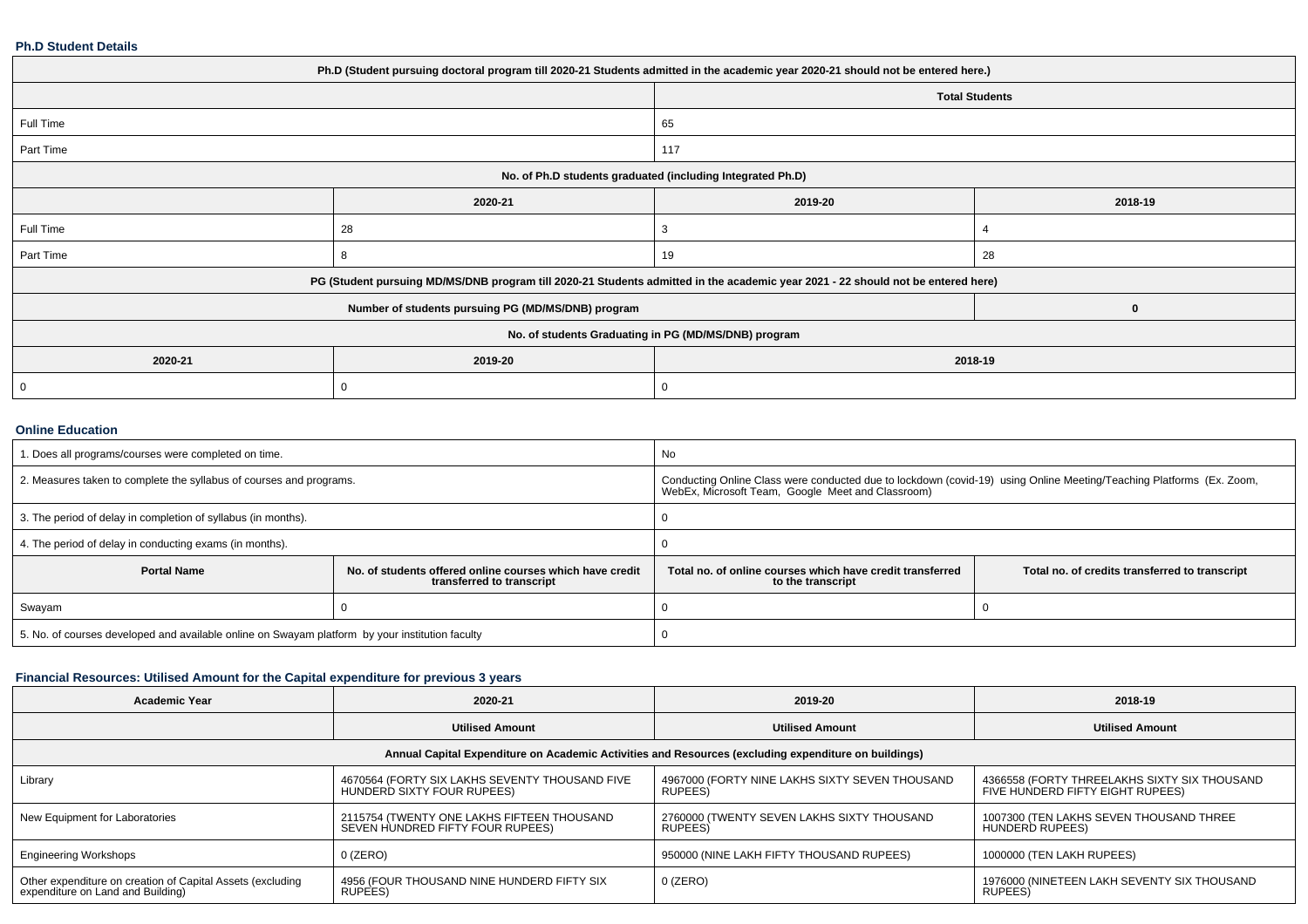#### **Financial Resources: Utilised Amount for the Operational expenditure for previous 3 years**

| <b>Academic Year</b>                                                                                                                                                                            | 2020-21                                                                                                   |                                                                                                 | 2018-19                                                                                               |  |  |  |  |
|-------------------------------------------------------------------------------------------------------------------------------------------------------------------------------------------------|-----------------------------------------------------------------------------------------------------------|-------------------------------------------------------------------------------------------------|-------------------------------------------------------------------------------------------------------|--|--|--|--|
|                                                                                                                                                                                                 | <b>Utilised Amount</b>                                                                                    | <b>Utilised Amount</b>                                                                          | <b>Utilised Amount</b>                                                                                |  |  |  |  |
| <b>Annual Operational Expenditure</b>                                                                                                                                                           |                                                                                                           |                                                                                                 |                                                                                                       |  |  |  |  |
| Salaries (Teaching and Non Teaching staff)                                                                                                                                                      | 275339276 (TWENTY SEVEN CRORE FIFTY THREE LAKH<br>THIRTY NINE THOUSAND TWO HUNDERD SEVENTY SIX<br>RUPEES) | 250343856 (TWENTY FIVE CRORE THREE LAKH FORTY<br>THREE THOUSAND EIGHT HUNDERD FIFTY SIX RUPEES) | 237470659 (TWENTY THREE CRORE SEVENTY FOUR<br>LAKH SEVENTY THOUSAND SIX HUNDERD FITHY NINE<br>RUPEES) |  |  |  |  |
| Maintenance of Academic Infrastructure or consumables and<br>other running expenditures (excluding maintenance of hostels<br>and allied services, rent of the building, depreciation cost, etc) | 55297472 (FIVE CRORE FIFTY TWO LAKH NINTY SEVEN<br>THOUSAND FOUR HUNDERED SEVENTY TWO RUPEES)             | 6000000 (SIXTY LAKHS RUPEES)                                                                    | 5913183 (FIFTY NINE LAKH THIRTEEN THOUSAND ONE<br>HUNDERD EIGHT THREE RUPEES)                         |  |  |  |  |
| Seminars/Conferences/Workshops                                                                                                                                                                  | 372000 (THREE LAKH SEVENTY TWO THOUSAND<br>RUPEES)                                                        | 1746000 (SEVENTEEN LAKHS FORTY SIX THOUSAND<br>RUPEES)                                          | 2610646 (TWENTY SIX LAKHS TEN THOUSAND SIX<br>HUNDERD FORTY SIX)                                      |  |  |  |  |

#### **IPR**

| Calendar year            | 2020 | 2019 | 2018 |
|--------------------------|------|------|------|
| No. of Patents Published |      |      |      |
| No. of Patents Granted   |      |      |      |

## **Sponsored Research Details**

| <b>Financial Year</b>                    | 2020-21                                                             | 2019-20                                                   | 2018-19                                                               |
|------------------------------------------|---------------------------------------------------------------------|-----------------------------------------------------------|-----------------------------------------------------------------------|
| Total no. of Sponsored Projects          |                                                                     |                                                           |                                                                       |
| Total no. of Funding Agencies            |                                                                     |                                                           |                                                                       |
| Total Amount Received (Amount in Rupees) | 6622461                                                             | 7600852                                                   | 8147461                                                               |
| Amount Received in Words                 | SIXTY SIX LAKH TWENTY TWO THOUSAND FOUR<br>HUNDRED SIXTY ONE RUPEES | SEVENTY SIX LAKH EIGHT HUNDRED FIFTY TWO<br><b>RUPEES</b> | EIGHTY ONE LAKH FORTY SEVEN THOUSAND FOUR<br>HUNDRED SIXTY ONE RUPEES |

### **Consultancy Project Details**

| <b>Financial Year</b>                    | 2020-21                                                                            | 2019-20                                                                             | 2018-19                                                                   |
|------------------------------------------|------------------------------------------------------------------------------------|-------------------------------------------------------------------------------------|---------------------------------------------------------------------------|
| Total no. of Consultancy Projects        | 280                                                                                | 468                                                                                 | 329                                                                       |
| Total no. of Client Organizations        | 280                                                                                | 178                                                                                 | 105                                                                       |
| Total Amount Received (Amount in Rupees) | 18857791                                                                           | 18899325                                                                            | 18668041                                                                  |
| Amount Received in Words                 | ONE CRORE EIGHTY EIGHT LAKH FIFTY SEVEN<br>THOUSAND SEVEN HUNDRED NINTY ONE RUPEES | ONE CRORE EIGHTY EIGHT LAKH NINTY NINE<br>THOUSAND THREE HUNDRED TWENTY FIVE RUPEES | ONE CRORE EIGHTY SIX LAKH SIXTY EIGHT THOUSAND<br><b>FORTY ONE RUPEES</b> |

## **Executive Development Program/Management Development Programs**

| <b>Financial Year</b>                                                           | 2020-21 | 2019-20 | 2018-19 |
|---------------------------------------------------------------------------------|---------|---------|---------|
| Total no. of Executive Development Programs/ Management<br>Development Programs | - 0     |         |         |
| Total no. of Participants                                                       |         |         |         |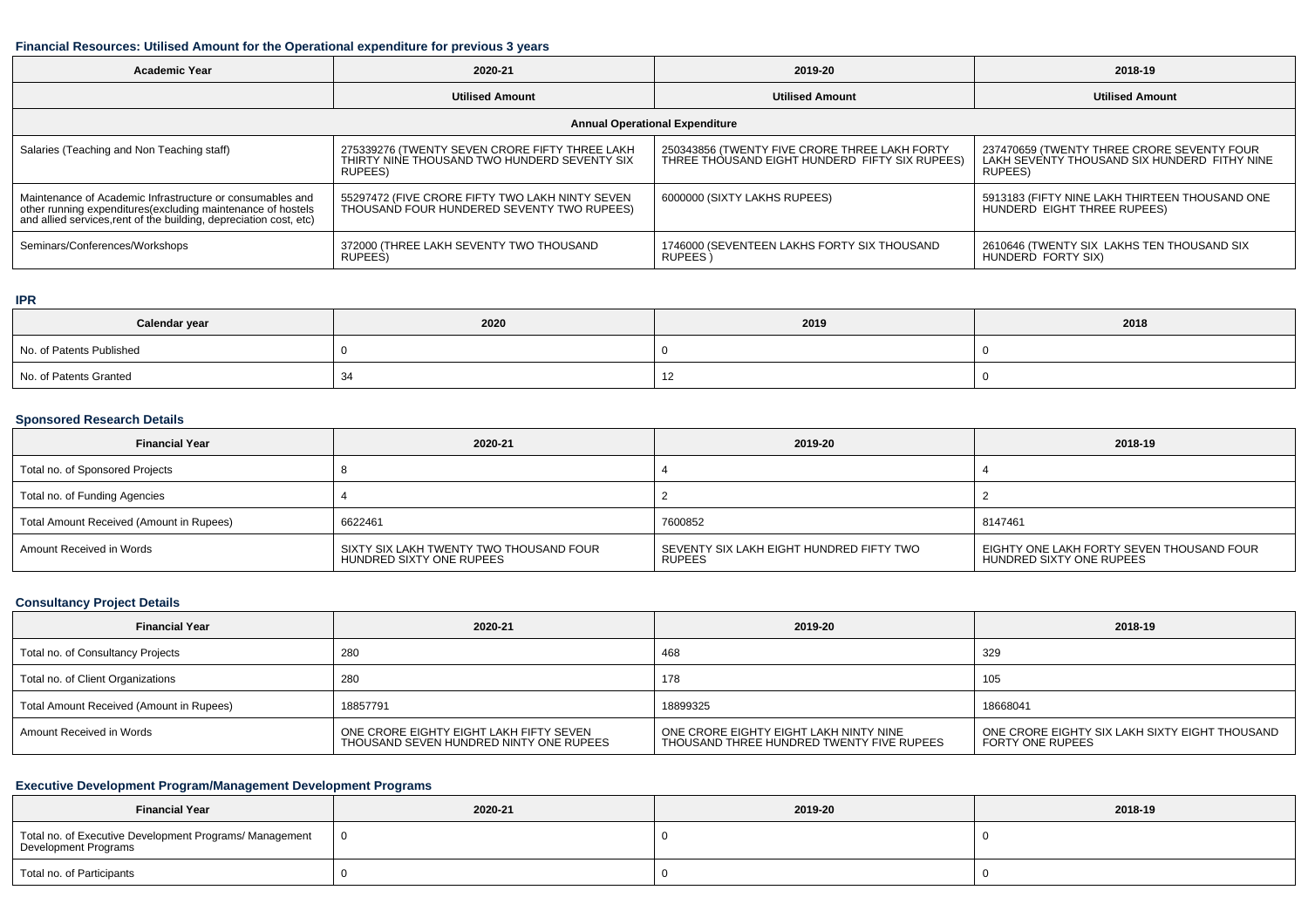| Total Annual Earnings (Amount in Rupees)(Excluding Lodging<br>& Boarding Charges) |      |      |      |  |
|-----------------------------------------------------------------------------------|------|------|------|--|
| Total Annual Earnings in Words                                                    | Zero | Zero | Zero |  |

### **PCS Facilities: Facilities of physically challenged students**

| 1. Do your institution buildings have Lifts/Ramps?                                                                                                         | Yes, less than 40% of the buildings |
|------------------------------------------------------------------------------------------------------------------------------------------------------------|-------------------------------------|
| 2. Do your institution have provision for walking aids, including wheelchairs and transportation from one building to another for<br>handicapped students? | Yes                                 |
| 3. Do your institution buildings have specially designed toilets for handicapped students?                                                                 | Yes, more than 80% of the buildings |

### **Accreditation**

#### **NBA Accreditation**

| institute have a valid NBA Accreditation?<br><b>NO</b><br>1. Does your in. |
|----------------------------------------------------------------------------|
|----------------------------------------------------------------------------|

#### **NAAC Accreditation**

| 1. Does your institute have a valid NAAC Accreditation? | <b>YES</b> |             |  |  |  |  |
|---------------------------------------------------------|------------|-------------|--|--|--|--|
| Valid from                                              | Valid upto | <b>CGPA</b> |  |  |  |  |
| 05-11-2016                                              | 04-11-2021 | 3.16        |  |  |  |  |

#### **Faculty Details**

| Srno           | <b>Name</b>                   | Age | Designation                | Gender | Qualification | <b>Experience (In</b><br>Months) | <b>Currently working</b><br>with institution? | <b>Joining Date</b> | <b>Leaving Date</b>      | <b>Association type</b> |
|----------------|-------------------------------|-----|----------------------------|--------|---------------|----------------------------------|-----------------------------------------------|---------------------|--------------------------|-------------------------|
| $\overline{1}$ | A SREENIVASA<br><b>MURTHY</b> | 62  | Professor                  | Male   | Ph.D          | 456                              | <b>No</b>                                     | 30-09-1988          | 31-01-2021               | Regular                 |
| 2              | <b>ABHISHEK L</b>             | 30  | Lecturer                   | Male   | M.Sc.         | 24                               | Yes                                           | 01-01-2021          | $\sim$                   | Adhoc / Contractual     |
| 3              | AMULYA G                      | 34  | Lecturer                   | Female | M.Tech        | 3                                | Yes                                           | 23-11-2021          | $\sim$                   | Adhoc / Contractual     |
| 4              | ANANTARAMUR                   | 38  | <b>Assistant Professor</b> | Male   | B. Arch       | 124                              | Yes                                           | 22-10-2020          | $\overline{\phantom{a}}$ | Adhoc / Contractual     |
| 5              | Anushree M K                  | 27  | <b>Assistant Professor</b> | Female | M.Tech        | 24                               | Yes                                           | 07-09-2019          | $- -$                    | Adhoc / Contractual     |
| 6              | Arpitha K S                   | 35  | Lecturer                   | Female | M.Tech        | 2                                | Yes                                           | 06-12-2021          | $\sim$                   | Adhoc / Contractual     |
| $\overline{7}$ | Aruna M N                     | 29  | <b>Assistant Professor</b> | Male   | M.Tech        | 66                               | Yes                                           | 18-01-2021          | $\sim$                   | Adhoc / Contractual     |
| 8              | <b>BHAGYAL</b>                | 37  | <b>Assistant Professor</b> | Female | M.Tech        | 12                               | Yes                                           | 10-11-2020          | $\sim$                   | Adhoc / Contractual     |
| 9              | <b>CHAITHRA P</b>             | 27  | <b>Assistant Professor</b> | Female | M.Tech        | 24                               | Yes                                           | 07-09-2019          | $\sim$                   | Adhoc / Contractual     |
| 10             | Chaitra C                     | 26  | Lecturer                   | Female | M.E.          | 12                               | Yes                                           | 03-04-2021          | $\sim$                   | Adhoc / Contractual     |
| 11             | Dr Champa H N                 | 55  | Professor                  | Female | Ph.D          | 408                              | Yes                                           | 09-04-2008          | $- -$                    | Regular                 |
| 12             | Chandrashekhar<br>Bendigeri   | 48  | Professor                  | Male   | Ph.D          | 274                              | Yes                                           | 27-11-1998          | $\sim$                   | Regular                 |
| 13             | <b>CHENNKESHAVA</b>           | 35  | Lecturer                   | Male   | M.Tech        | 24                               | Yes                                           | 21-10-2020          | $- -$                    | Adhoc / Contractual     |
| 14             | D AZAD                        | 64  | <b>Assistant Professor</b> | Male   | Ph.D          | 448                              | Yes                                           | 20-10-2020          | $\sim$                   | Adhoc / Contractual     |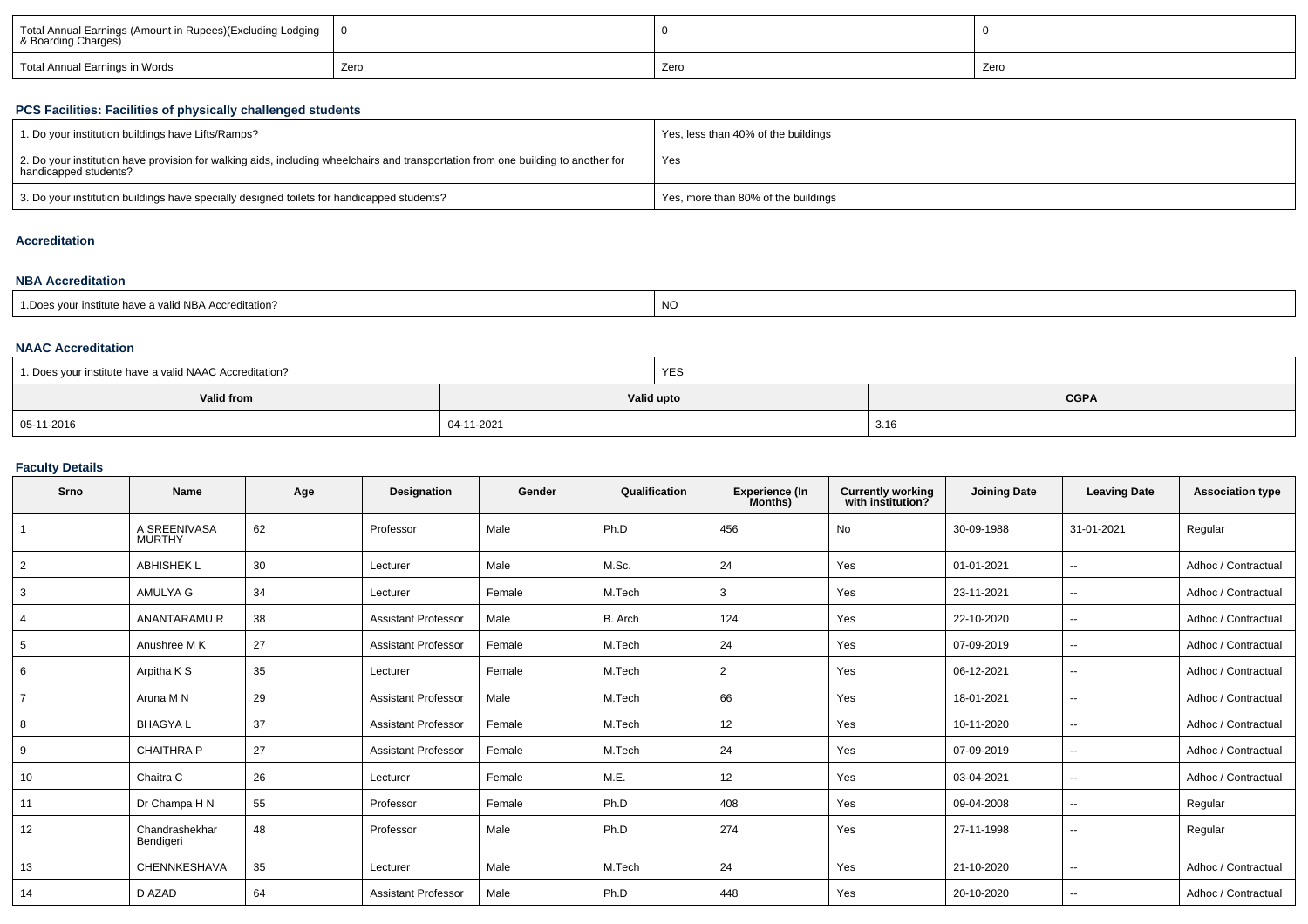| 15 | D K RAMESHA                         | 52 | Professor                  | Male   | Ph.D   | 314          | Yes | 02-04-2008 | $\overline{\phantom{a}}$ | Regular             |
|----|-------------------------------------|----|----------------------------|--------|--------|--------------|-----|------------|--------------------------|---------------------|
| 16 | D Venkatesha                        | 62 | Associate Professor        | Male   | B.E    | 421          | No  | 13-04-1988 | 30-04-2021               | Regular             |
| 17 | DEEPA ASHOK P                       | 32 | Lecturer                   | Female | M.Tech | $\mathbf{3}$ | Yes | 23-11-2021 | $\overline{\phantom{a}}$ | Adhoc / Contractual |
| 18 | Deepthi M                           | 31 | <b>Assistant Professor</b> | Female | M.Tech | 34           | Yes | 10-11-2020 | $\overline{\phantom{a}}$ | Adhoc / Contractual |
| 19 | Dr<br><b>KUMARASWAMY S</b>          | 46 | <b>Assistant Professor</b> | Male   | Ph.D   | 276          | Yes | 27-12-2019 | $\overline{\phantom{a}}$ | Regular             |
| 20 | Dr A S Ravikumar                    | 53 | Professor                  | Male   | Ph.D   | 290          | Yes | 26-11-1998 | $\overline{\phantom{a}}$ | Regular             |
| 21 | DR A S RAVINDRA                     | 65 | Lecturer                   | Male   | Ph.D   | 380          | Yes | 21-10-2020 | $\ddotsc$                | Adhoc / Contractual |
| 22 | Dr A V Sriram                       | 56 | Professor                  | Male   | M.E.   | 378          | Yes | 29-05-1998 | $\overline{\phantom{a}}$ | Regular             |
| 23 | Dr ARUNALATHA J<br>S                | 53 | Professor                  | Female | Ph.D   | 366          | Yes | 09-04-2008 | $\overline{\phantom{a}}$ | Regular             |
| 24 | DR B K<br><b>MURALIDHAR</b>         | 65 | Lecturer                   | Male   | Ph.D   | 380          | Yes | 21-10-2020 | $\overline{\phantom{a}}$ | Adhoc / Contractual |
| 25 | Dr B M Rajaprakash                  | 59 | Professor                  | Male   | Ph.D   | 432          | Yes | 08-02-1988 | $\overline{\phantom{a}}$ | Regular             |
| 26 | Dr B P Annapurna                    | 54 | Professor                  | Male   | M.E.   | 324          | Yes | 29-05-1998 | $\overline{\phantom{a}}$ | Regular             |
| 27 | Dr B P Harish                       | 52 | Professor                  | Male   | Ph.D   | 336          | Yes | 06-09-1995 | $\overline{\phantom{a}}$ | Regular             |
| 28 | DrB S<br>NAGENDRAPRAKA<br><b>SH</b> | 62 | Professor                  | Male   | Ph.D   | 408          | Yes | 23-08-1988 | $\overline{\phantom{a}}$ | Regular             |
| 29 | Dr B Santhaveerana<br>Goud          | 59 | Professor                  | Male   | Ph.D   | 318          | Yes | 01-02-1988 | $\overline{\phantom{a}}$ | Regular             |
| 30 | Dr B VISWANATH                      | 58 | Professor                  | Male   | Ph.D   | 408          | Yes | 29-05-1998 | $\overline{\phantom{a}}$ | Regular             |
| 31 | Dr C K UMESH                        | 56 | Professor                  | Male   | Ph.D   | 390          | Yes | 28-09-1995 | $\overline{\phantom{a}}$ | Regular             |
| 32 | Dr CHETHAN K                        | 42 | <b>Assistant Professor</b> | Male   | Ph.D   | 168          | Yes | 31-03-2008 | $\ddotsc$                | Regular             |
| 33 | Dr Chethan M R                      | 34 | Assistant Professor        | Male   | Ph.D   | 27           | Yes | 01-08-2019 | $\overline{\phantom{a}}$ | Adhoc / Contractual |
| 34 | Dr DHARAMENDRA<br><b>CHOUHAN</b>    | 45 | <b>Assistant Professor</b> | Male   | Ph.D   | 264          | Yes | 20-06-2008 | $\overline{\phantom{a}}$ | Regular             |
| 35 | Dr Dilip Kumar S M                  | 46 | Professor                  | Male   | Ph.D   | 282          | Yes | 01-07-2008 | $\overline{\phantom{a}}$ | Regular             |
| 36 | Dr G HARISH                         | 62 | Professor                  | Male   | Ph.D   | 244          | No  | 01-02-1988 | 30-10-2020               | Regular             |
| 37 | Dr G NARENDRA<br><b>KUMAR</b>       | 62 | Professor                  | Male   | Ph.D   | 372          | No  | 20-07-1990 | 28-02-2021               | Regular             |
| 38 | Dr G R HARISH                       | 63 | <b>Assistant Professor</b> | Male   | Ph.D   | 264          | Yes | 22-08-1984 | $\overline{\phantom{a}}$ | Adhoc / Contractual |
| 39 | Dr G Suresh                         | 56 | Professor                  | Male   | M.E.   | 288          | Yes | 09-06-1998 | $\overline{\phantom{a}}$ | Regular             |
| 40 | Dr Guruswamy K P                    | 44 | Associate Professor        | Male   | Ph.D   | 246          | Yes | 03-03-2006 | $\overline{\phantom{a}}$ | Regular             |
| 41 | Dr H C CHITTAPPA                    | 53 | Professor                  | Male   | Ph.D   | 372          | Yes | 13-09-1995 | ۰.                       | Regular             |
| 42 | DR H C<br>MUDDARAJU                 | 44 | <b>Assistant Professor</b> | Male   | Ph.D   | 180          | Yes | 29-03-2008 | ۰.                       | Regular             |
| 43 | Dr H K SHIVANAND                    | 50 | Professor                  | Male   | Ph.D   | 324          | Yes | 04-02-2006 | $\overline{\phantom{a}}$ | Regular             |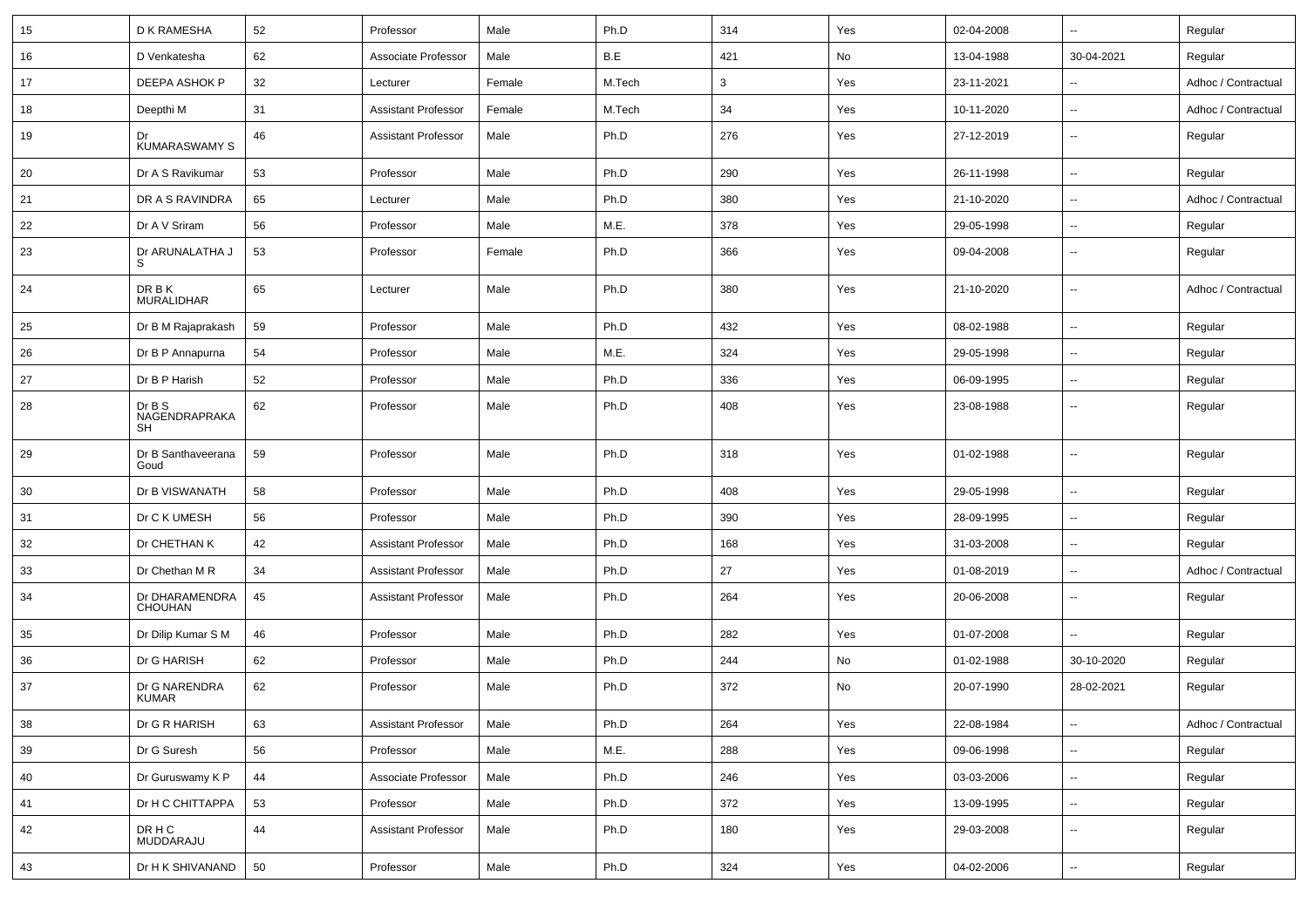| 44 | Dr H PRASANNA<br><b>KUMAR</b> | 47 | Associate Professor                                 | Male   | Ph.D   | 276               | Yes | 29-06-2006 | $\overline{\phantom{a}}$ | Regular             |
|----|-------------------------------|----|-----------------------------------------------------|--------|--------|-------------------|-----|------------|--------------------------|---------------------|
| 45 | Dr H S VIMALA                 | 56 | Professor                                           | Female | Ph.D   | 412               | Yes | 09-05-1995 | $\overline{\phantom{a}}$ | Regular             |
| 46 | Dr Hanumantharaju<br>H G      | 53 | Associate Professor                                 | Male   | Ph.D   | 348               | Yes | 06-02-2006 | $\overline{\phantom{a}}$ | Regular             |
| 47 | Dr Hemanjali A M              | 37 | <b>Assistant Professor</b>                          | Female | Ph.D   | 136               | Yes | 20-10-2020 | $\overline{\phantom{a}}$ | Adhoc / Contractual |
| 48 | Dr INAYATHULLA M              | 59 | Professor                                           | Male   | M.E.   | 384               | Yes | 14-08-1988 | ÷.                       | Regular             |
| 49 | Dr Jayalakshmi N              | 45 | <b>Assistant Professor</b>                          | Female | Ph.D   | 108               | Yes | 01-08-2019 | $\overline{\phantom{a}}$ | Adhoc / Contractual |
| 50 | Dr Jayaramappa N              | 56 | Professor                                           | Male   | Ph.D   | 336               | Yes | 26-10-2006 | $\overline{\phantom{a}}$ | Regular             |
| 51 | Dr K B RAJA                   | 61 | Professor                                           | Male   | Ph.D   | 387               | Yes | 07-04-1989 | ÷.                       | Regular             |
| 52 | Dr K SURESH<br><b>BABU</b>    | 62 | Professor                                           | Male   | Ph.D   | 408               | No  | 18-06-1990 | 31-05-2021               | Regular             |
| 53 | Dr K V S B RAJU               | 52 | Associate Professor                                 | Male   | Ph.D   | 192               | Yes | 02-04-2007 | $\overline{\phantom{a}}$ | Regular             |
| 54 | Dr Kempaiah U N               | 57 | Professor                                           | Male   | Ph.D   | 384               | Yes | 15-05-2010 | $\overline{\phantom{a}}$ | Regular             |
| 55 | Dr Kiran K                    | 43 | <b>Assistant Professor</b>                          | Male   | Ph.D   | 226               | Yes | 09-04-2008 | ÷.                       | Regular             |
| 56 | Dr Krishna A                  | 52 | Professor                                           | Male   | M.Tech | 288               | Yes | 24-06-1998 | $\overline{\phantom{a}}$ | Regular             |
| 57 | Dr L<br>GOVINDARAJU           | 58 | Professor                                           | Male   | Ph.D   | 360               | Yes | 26-03-2008 | $\overline{\phantom{a}}$ | Regular             |
| 58 | Dr Lata B T                   | 45 | <b>Assistant Professor</b>                          | Female | Ph.D   | 245               | Yes | 04-04-2008 | $\overline{\phantom{a}}$ | Regular             |
| 59 | Dr M Keshava<br>Murthy        | 56 | Professor                                           | Male   | Ph.D   | 324               | Yes | 17-03-1994 | $\overline{\phantom{a}}$ | Regular             |
| 60 | Dr M L SUDHEER                | 63 | <b>Assistant Professor</b>                          | Male   | Ph.D   | 364               | Yes | 10-11-2020 | Ξ.                       | Adhoc / Contractual |
| 61 | Dr M S Amarnath               | 52 | <b>Assistant Professor</b>                          | Male   | Ph.D   | 354               | Yes | 22-10-2020 | $\sim$                   | Adhoc / Contractual |
| 62 | Dr M V M Raju                 | 51 | <b>Assistant Professor</b>                          | Male   | Ph.D   | 12                | Yes | 20-10-2020 | $\overline{\phantom{a}}$ | Adhoc / Contractual |
| 63 | Dr MANJESH L                  | 54 | Professor                                           | Male   | Ph.D   | 350               | Yes | 28-04-1994 | ÷.                       | Regular             |
| 64 | Dr Nagaraj P S                | 61 | Professor                                           | Male   | Ph.D   | 408               | Yes | 29-05-1998 | $\overline{\phantom{a}}$ | Regular             |
| 65 | Dr NARASHIMHA S<br>N          | 43 | <b>Assistant Professor</b>                          | Male   | Ph.D   | 1                 | Yes | 05-01-2021 | $\overline{\phantom{a}}$ | Adhoc / Contractual |
| 66 | Dr P Pavan Kumar              | 43 | Associate Professor                                 | Male   | Ph.D   | 264               | Yes | 06-03-2006 | $\overline{\phantom{a}}$ | Regular             |
| 67 | Dr Prathibhavani P<br>IVI     | 36 | <b>Assistant Professor</b>                          | Female | Ph.D   | 174               | Yes | 04-01-2019 | $\overline{\phantom{a}}$ | Regular             |
| 68 | Dr PUSHPA C N                 | 44 | <b>Assistant Professor</b>                          | Female | Ph.D   | 274               | Yes | 05-04-2008 | $\overline{\phantom{a}}$ | Regular             |
| 69 | Dr R Rajashekar               | 47 | Professor                                           | Male   | Ph.D   | 270               | Yes | 10-02-2006 | н,                       | Regular             |
| 70 | Dr R SARAVANAN                | 49 | Associate Professor                                 | Male   | Ph.D   | 318               | Yes | 07-06-2006 | $\overline{\phantom{a}}$ | Regular             |
| 71 | Dr Ramesh H N                 | 59 | Dean / Principal /<br>Director / Vice<br>Chancellor | Male   | Ph.D   | 398               | Yes | 13-02-1996 | $\sim$                   | Regular             |
| 72 | Dr Ramesh H R                 | 48 | Professor                                           | Male   | Ph.D   | 274               | Yes | 01-03-2006 | $\overline{\phantom{a}}$ | Regular             |
| 73 | Dr Ravikumar V Patil          | 38 | <b>Assistant Professor</b>                          | Male   | Ph.D   | $12 \overline{ }$ | Yes | 20-10-2020 | щ.                       | Adhoc / Contractual |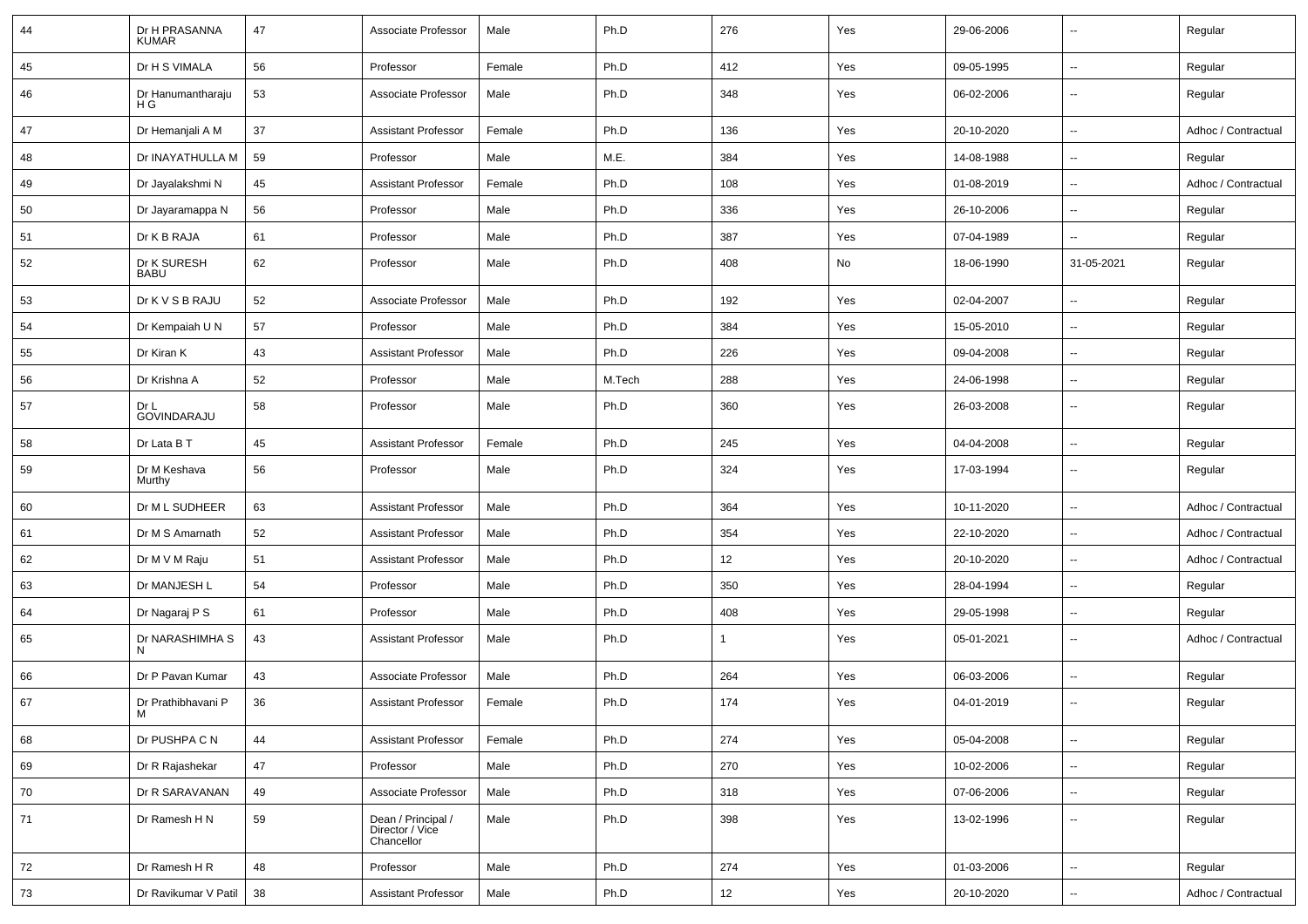| 74  | Dr Rekha H B                       | 40 | Associate Professor        | Female | Ph.D    | 214            | Yes | 02-11-2006 | $\overline{\phantom{a}}$ | Regular             |
|-----|------------------------------------|----|----------------------------|--------|---------|----------------|-----|------------|--------------------------|---------------------|
| 75  | Dr S Gangadhara                    | 53 | Professor                  | Male   | Ph.D    | 300            | Yes | 01-07-1998 | $\mathbf{u}$             | Regular             |
| 76  | DR S<br>GOPALPRAKASH               | 68 | Lecturer                   | Male   | Ph.D    | 380            | Yes | 21-10-2020 | $\overline{\phantom{a}}$ | Adhoc / Contractual |
| 77  | Dr S H MANJULA                     | 54 | Professor                  | Female | Ph.D    | 360            | Yes | 02-04-2008 | $\sim$                   | Regular             |
| 78  | Dr SADATH ALI<br><b>KHAN ZAI</b>   | 57 | Professor                  | Male   | Ph.D    | 300            | Yes | 29-05-1998 | $\overline{\phantom{a}}$ | Regular             |
| 79  | Dr Shivakumar<br>Nyamathi          | 57 | Professor                  | Male   | Ph.D    | 408            | Yes | 29-05-1998 | $\overline{\phantom{a}}$ | Regular             |
| 80  | SHIVARUDRAIAH                      | 57 | Professor                  | Male   | Ph.D    | 324            | Yes | 09-12-1995 | $\overline{\phantom{a}}$ | Regular             |
| 81  | DR SHOWKATH ALI<br><b>KHAN ZAI</b> | 65 | <b>Assistant Professor</b> | Male   | Ph.D    | 12             | Yes | 20-10-2020 | $\overline{\phantom{a}}$ | Adhoc / Contractual |
| 82  | DR SMITHA K                        | 36 | Lecturer                   | Female | Ph.D    | 60             | Yes | 21-10-2020 | $\overline{\phantom{a}}$ | Adhoc / Contractual |
| 83  | Dr SUJATHA CYRIL                   | 45 | <b>Assistant Professor</b> | Female | Ph.D    | 20             | Yes | 07-09-2019 | $\mathbf{u}$             | Adhoc / Contractual |
| 84  | Dr Sunilkumar G                    | 37 | <b>Assistant Professor</b> | Male   | Ph.D    | 172            | Yes | 27-12-2019 | $\overline{\phantom{a}}$ | Regular             |
| 85  | Dr TANUJA R                        | 47 | <b>Assistant Professor</b> | Female | Ph.D    | 252            | Yes | 07-05-2008 | $\overline{\phantom{a}}$ | Regular             |
| 86  | Dr THRIVENI J                      | 51 | Professor                  | Female | Ph.D    | 368            | Yes | 27-03-2008 | $\overline{\phantom{a}}$ | Regular             |
| 87  | Dr Usha N Murthy                   | 63 | <b>Assistant Professor</b> | Female | Ph.D    | 252            | Yes | 20-10-2020 | $\overline{\phantom{a}}$ | Adhoc / Contractual |
| 88  | Dr Venkatesh                       | 43 | <b>Assistant Professor</b> | Male   | Ph.D    | 276            | Yes | 12-04-2008 | $\mathbf{u}$             | Regular             |
| 89  | Dr VENKATESH N                     | 33 | <b>Assistant Professor</b> | Male   | Ph.D    | 122            | Yes | 07-08-2019 | $\mathbf{u}$             | Regular             |
| 90  | <b>GANESH KUMAR S</b><br>B         | 30 | Lecturer                   | Male   | M.Tech  | 12             | Yes | 23-11-2021 | $\overline{\phantom{a}}$ | Adhoc / Contractual |
| 91  | Haroon Salim                       | 63 | <b>Assistant Professor</b> | Male   | M.Arch. | 352            | Yes | 20-10-2020 | $\overline{\phantom{a}}$ | Adhoc / Contractual |
| 92  | Harsha M V                         | 30 | Lecturer                   | Male   | M.Tech  | $\overline{2}$ | Yes | 06-12-2021 | $\overline{\phantom{a}}$ | Adhoc / Contractual |
| 93  | <b>HARSHITHA P</b>                 | 24 | Lecturer                   | Female | M.Tech  | 3              | Yes | 23-11-2021 | $\overline{\phantom{a}}$ | Adhoc / Contractual |
| 94  | <b>HEMAVATHIR</b>                  | 49 | Associate Professor        | Female | M.E.    | 240            | Yes | 19-07-2004 | $\overline{\phantom{a}}$ | Regular             |
| 95  | JAYARAM K                          | 59 | <b>Assistant Professor</b> | Male   | B. Arch | 360            | Yes | 22-10-2020 | $\overline{\phantom{a}}$ | Adhoc / Contractual |
| 96  | JEEVITHA B K                       | 33 | <b>Assistant Professor</b> | Female | Ph.D    | 12             | Yes | 21-10-2020 | $\mathbf{u}$             | Adhoc / Contractual |
| 97  | JWALESH HN                         | 47 | <b>Assistant Professor</b> | Male   | M.E.    | 192            | Yes | 21-10-2020 | $\mathbf{u}$             | Adhoc / Contractual |
| 98  | K C CHATURVEDI                     | 36 | <b>Assistant Professor</b> | Male   | M.E.    | 30             | Yes | 04-09-2019 | ۰.                       | Adhoc / Contractual |
| 99  | KAVYA S                            | 26 | Lecturer                   | Female | M.E.    | 24             | Yes | 01-01-2021 | $\ddotsc$                | Adhoc / Contractual |
| 100 | KEERTHI G REDDY                    | 28 | <b>Assistant Professor</b> | Female | M.Tech  | 24             | Yes | 02-02-2019 | $\overline{\phantom{a}}$ | Adhoc / Contractual |
| 101 | <b>KIRANT</b>                      | 53 | Associate Professor        | Male   | Ph.D    | 288            | Yes | 22-10-2006 | $\overline{\phantom{a}}$ | Regular             |
| 102 | Krishna Vinayak<br>Sharma          | 65 | Professor                  | Female | Ph.D    | 436            | Yes | 25-08-2020 | $\overline{\phantom{a}}$ | Regular             |
| 103 | Lavanya B N                        | 39 | <b>Assistant Professor</b> | Female | M.Tech  | 24             | No  | 07-01-2019 | 31-07-2021               | Adhoc / Contractual |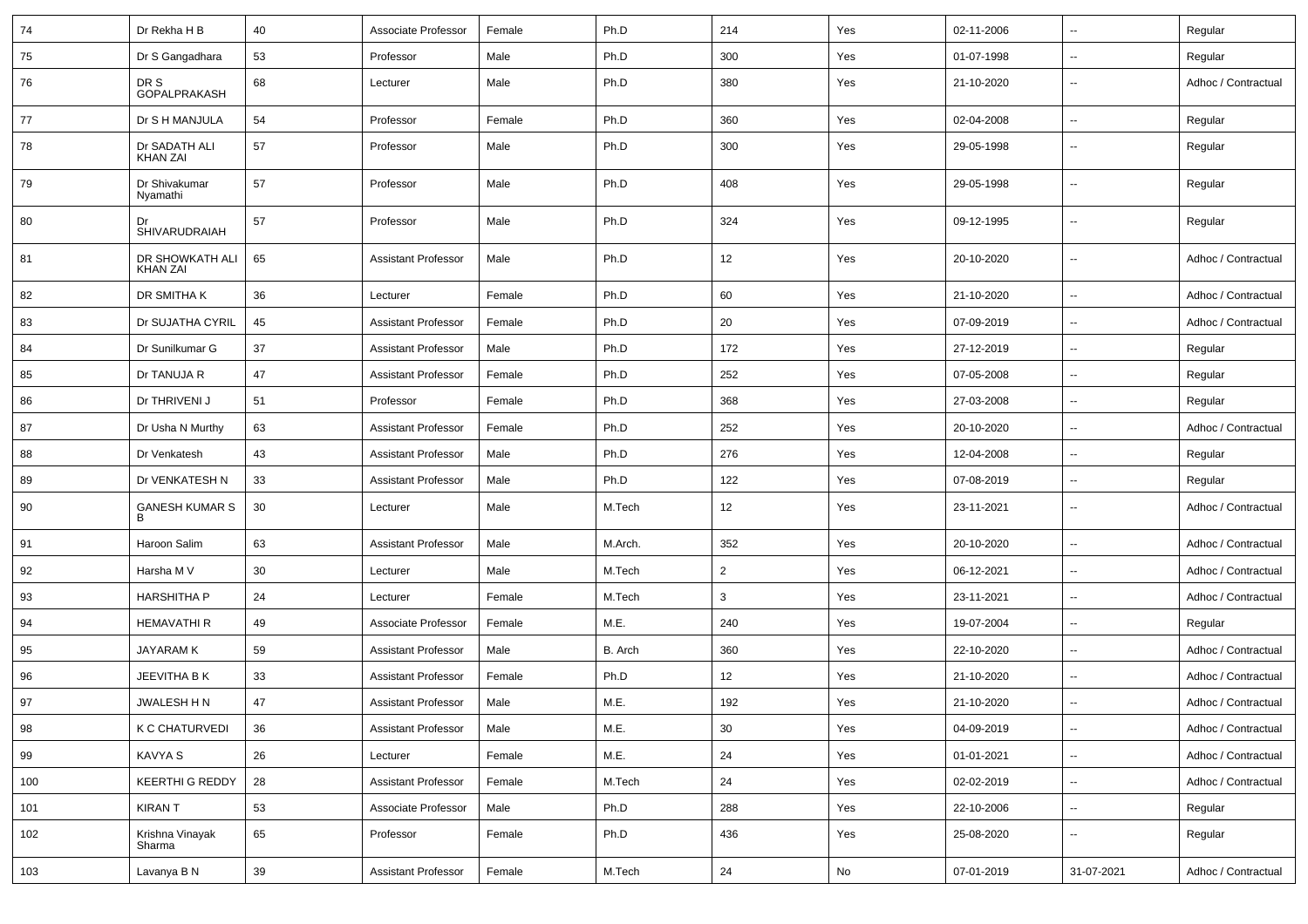| 104 | Lavanya S                           | 27 | <b>Assistant Professor</b> | Female | M.Tech  | 16  | Yes | 02-02-2019 | $\overline{\phantom{a}}$ | Adhoc / Contractual |
|-----|-------------------------------------|----|----------------------------|--------|---------|-----|-----|------------|--------------------------|---------------------|
| 105 | M N Suneetha                        | 54 | Associate Professor        | Female | M.E.    | 368 | Yes | 19-11-1993 | $\overline{\phantom{a}}$ | Regular             |
| 106 | <b>M NAGENDRA</b>                   | 66 | <b>Assistant Professor</b> | Male   | M.Arch. | 374 | Yes | 20-10-2020 | $\overline{\phantom{a}}$ | Adhoc / Contractual |
| 107 | M V KASHINATHA                      | 62 | Associate Professor        | Male   | M.E.    | 254 | No  | 07-04-1988 | 31-12-2020               | Regular             |
| 108 | MADHUSUDHANA                        | 45 | Associate Professor        | Male   | Ph.D    | 264 | Yes | 06-03-2006 | $\overline{\phantom{a}}$ | Regular             |
| 109 | <b>MAHESHAN C M</b>                 | 43 | Associate Professor        | Male   | M.E.    | 224 | Yes | 19-04-2007 | $\overline{\phantom{a}}$ | Regular             |
| 110 | Malini V L                          | 36 | <b>Assistant Professor</b> | Female | M.Tech  | 20  | Yes | 02-02-2019 | $\sim$                   | Adhoc / Contractual |
| 111 | MANASA S M                          | 31 | Lecturer                   | Female | M.Tech  | 3   | Yes | 23-11-2021 | $\overline{\phantom{a}}$ | Adhoc / Contractual |
| 112 | <b>MANJAPPA N</b>                   | 51 | Associate Professor        | Male   | M.Tech  | 264 | Yes | 08-03-2006 | $\overline{\phantom{a}}$ | Regular             |
| 113 | <b>MANJULA S</b>                    | 41 | <b>Assistant Professor</b> | Female | M.Tech  | 30  | Yes | 21-11-2020 | $\sim$                   | Adhoc / Contractual |
| 114 | MANJUNATHA Y R                      | 55 | Professor                  | Male   | Ph.D    | 333 | Yes | 02-04-2008 | $\overline{\phantom{a}}$ | Regular             |
| 115 | <b>MOHAMED</b><br>SALEEM            | 31 | <b>Assistant Professor</b> | Male   | Ph.D    | 12  | Yes | 22-10-2020 | $\overline{\phantom{a}}$ | Adhoc / Contractual |
| 116 | Mohammad<br><b>Badiuddin Parvez</b> | 28 | <b>Assistant Professor</b> | Male   | M.E.    | 24  | Yes | 20-10-2020 | $\overline{\phantom{a}}$ | Adhoc / Contractual |
| 117 | <b>Mohtasim Nawaz</b>               | 27 | <b>Assistant Professor</b> | Male   | B. Arch | 51  | Yes | 20-10-2020 | $\overline{\phantom{a}}$ | Adhoc / Contractual |
| 118 | Mr B K<br>VENUGOPAL                 | 60 | <b>Assistant Professor</b> | Male   | M.E.    | 398 | Yes | 08-04-1988 | $\sim$                   | Regular             |
| 119 | Mr Chithaiah E                      | 36 | Assistant Professor        | Male   | M.Tech  | 12  | Yes | 20-10-2020 | $\overline{\phantom{a}}$ | Adhoc / Contractual |
| 120 | Mr Devendra G                       | 28 | <b>Assistant Professor</b> | Male   | M.Tech  | 12  | Yes | 20-10-2020 | $\overline{\phantom{a}}$ | Adhoc / Contractual |
| 121 | Mr Neman Sharif M<br>м              | 35 | <b>Assistant Professor</b> | Male   | M.Tech  | 142 | Yes | 20-10-2020 | $\overline{\phantom{a}}$ | Adhoc / Contractual |
| 122 | Ms Banushree T                      | 30 | <b>Assistant Professor</b> | Female | M.Tech  | 12  | Yes | 20-10-2020 | $\overline{\phantom{a}}$ | Adhoc / Contractual |
| 123 | Ms Gowthami P                       | 26 | Assistant Professor        | Female | M.Tech  | 12  | Yes | 20-10-2020 | $\overline{\phantom{a}}$ | Adhoc / Contractual |
| 124 | Ms Manasa H                         | 32 | Assistant Professor        | Female | Ph.D    | 24  | Yes | 30-12-2019 | $\overline{\phantom{a}}$ | Regular             |
| 125 | Ms Navaneetha<br>Hombali B N        | 30 | <b>Assistant Professor</b> | Female | M.S     | 72  | Yes | 30-12-2019 | $\overline{\phantom{a}}$ | Regular             |
| 126 | Ms PANKAJA NM                       | 37 | <b>Assistant Professor</b> | Female | M.Tech  | 12  | Yes | 20-10-2020 | $\overline{\phantom{a}}$ | Adhoc / Contractual |
| 127 | Ms Ramya Maligi                     | 31 | <b>Assistant Professor</b> | Female | Ph.D    | 46  | Yes | 20-10-2020 | $\overline{\phantom{a}}$ | Adhoc / Contractual |
| 128 | Ms SUPRIYA S                        | 34 | <b>Assistant Professor</b> | Female | M.E.    | 12  | Yes | 20-10-2020 | ۰.                       | Adhoc / Contractual |
| 129 | Murali J                            | 34 | <b>Assistant Professor</b> | Male   | M.Arch. | 134 | Yes | 27-12-2019 | $\overline{\phantom{a}}$ | Regular             |
| 130 | N LAKSHMANA<br><b>SWAMY</b>         | 60 | Professor                  | Male   | Ph.D    | 419 | Yes | 02-02-1988 | ۰.                       | Regular             |
| 131 | NAGARAJ<br>MOTAPPA                  | 38 | Lecturer                   | Male   | M.Tech  | 12  | Yes | 21-10-2020 | ۰.                       | Adhoc / Contractual |
| 132 | NAGARAJU Y                          | 28 | <b>Assistant Professor</b> | Male   | M.E.    | 36  | No  | 01-09-2018 | 30-09-2020               | Adhoc / Contractual |
| 133 | Dr P Deepa Shenoy                   | 60 | Professor                  | Female | Ph.D    | 432 | Yes | 05-09-1986 | $\overline{\phantom{a}}$ | Regular             |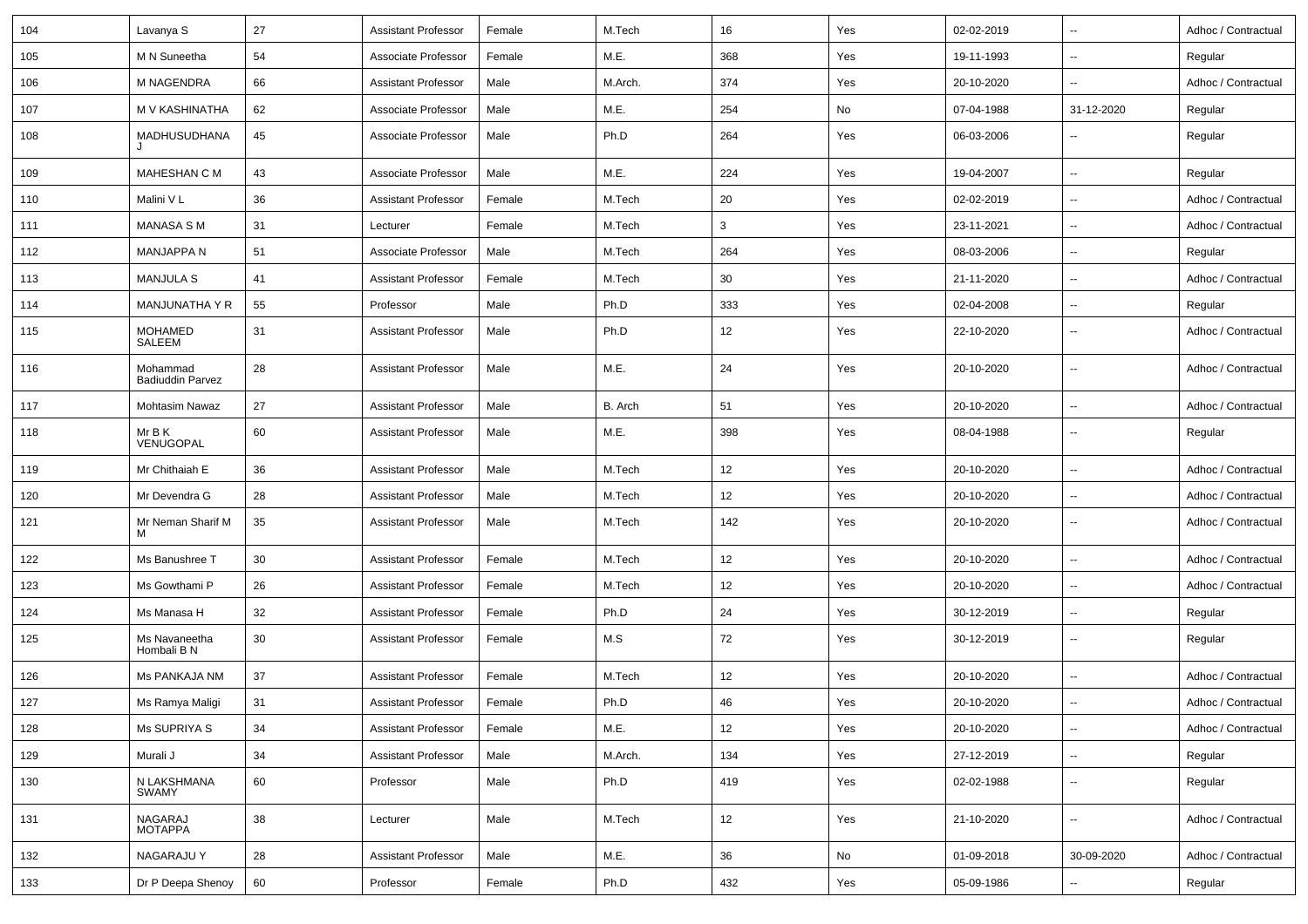| 134 | Paul Vizhian S                  | 58 | Professor                  | Male   | Ph.D       | 420 | Yes | 28-01-1988 | $\overline{\phantom{a}}$ | Regular             |
|-----|---------------------------------|----|----------------------------|--------|------------|-----|-----|------------|--------------------------|---------------------|
| 135 | Poornima H S                    | 34 | <b>Assistant Professor</b> | Female | M.Tech     | 38  | Yes | 09-11-2020 | $\overline{\phantom{a}}$ | Adhoc / Contractual |
| 136 | Pradeep Kumar M                 | 25 | Lecturer                   | Male   | M.Tech     | 3   | Yes | 08-11-2021 | $\overline{\phantom{a}}$ | Adhoc / Contractual |
| 137 | PRAJWAL<br>PRABUDEV             | 30 | Lecturer                   | Male   | M.Arch.    | 24  | Yes | 23-11-2021 | $\overline{\phantom{a}}$ | Adhoc / Contractual |
| 138 | Prasannakumar G T               | 45 | <b>Assistant Professor</b> | Male   | M.A        | 36  | Yes | 09-08-2018 | $\overline{\phantom{a}}$ | Adhoc / Contractual |
| 139 | PRASHANTH M<br><b>AVANTI</b>    | 34 | <b>Assistant Professor</b> | Male   | M.Arch.    | 51  | Yes | 20-10-2020 | $\overline{\phantom{a}}$ | Adhoc / Contractual |
| 140 | PRATHIBHA A                     | 32 | Lecturer                   | Female | M.Tech     | 75  | Yes | 23-11-2021 | $\overline{\phantom{a}}$ | Adhoc / Contractual |
| 141 | Rahul tardale                   | 31 | Lecturer                   | Male   | M.Tech     | 78  | No  | 06-08-2018 | 31-05-2021               | Adhoc / Contractual |
| 142 | <b>RANGANATH M N</b>            | 34 | <b>Assistant Professor</b> | Male   | M.Arch.    | 148 | Yes | 30-12-2019 | $\sim$                   | Regular             |
| 143 | Rashmi Paramesh                 | 33 | <b>Assistant Professor</b> | Female | M.Arch.    | 46  | Yes | 20-10-2020 | $\sim$                   | Adhoc / Contractual |
| 144 | <b>ROHINIS</b>                  | 25 | Lecturer                   | Female | M.Tech     | 10  | Yes | 23-11-2021 | ц,                       | Adhoc / Contractual |
| 145 | Roopa M S                       | 41 | <b>Assistant Professor</b> | Female | M.E.       | 162 | No  | 21-10-2020 | 31-07-2021               | Adhoc / Contractual |
| 146 | Roopashree C R                  | 32 | <b>Assistant Professor</b> | Female | M.Tech     | 120 | Yes | 25-08-2018 | $\overline{\phantom{a}}$ | Adhoc / Contractual |
| 147 | S Bhavanishankar                | 59 | Associate Professor        | Male   | M.Tech     | 384 | Yes | 10-04-2008 | $\overline{\phantom{a}}$ | Regular             |
| 148 | HANUMANTHAPPA                   | 60 | Associate Professor        | Male   | B.E        | 348 | Yes | 08-10-1993 | $\overline{\phantom{a}}$ | Regular             |
| 149 | S V RAVINDRA                    | 65 | Professor                  | Male   | <b>MCP</b> | 476 | Yes | 20-10-2020 | $\overline{\phantom{a}}$ | Adhoc / Contractual |
| 150 | Dr SAMYAMA<br><b>GUNJAL G H</b> | 38 | <b>Assistant Professor</b> | Female | Ph.D       | 208 | Yes | 01-04-2008 | $\overline{\phantom{a}}$ | Regular             |
| 151 | SANGEETA U                      | 44 | Lecturer                   | Female | M.E.       | 60  | Yes | 23-11-2021 | $\overline{\phantom{a}}$ | Adhoc / Contractual |
| 152 | Satyam J Vora                   | 43 | <b>Assistant Professor</b> | Male   | M.Tech     | 240 | Yes | 01-03-2006 | $\overline{\phantom{a}}$ | Regular             |
| 153 | Savitha kumari                  | 31 | <b>Assistant Professor</b> | Female | M.E.       | 12  | Yes | 21-10-2020 | $\overline{\phantom{a}}$ | Adhoc / Contractual |
| 154 | Savitha SD                      | 41 | <b>Assistant Professor</b> | Female | M.Arch.    | 48  | Yes | 01-09-2020 | $\overline{\phantom{a}}$ | Adhoc / Contractual |
| 155 | Shaheeda Bi                     | 43 | <b>Assistant Professor</b> | Female | M.E.       | 80  | Yes | 21-10-2020 | $\sim$                   | Adhoc / Contractual |
| 156 | Shamanth B K                    | 28 | <b>Assistant Professor</b> | Male   | M.Sc.      | 36  | Yes | 22-10-2020 | $\overline{\phantom{a}}$ | Adhoc / Contractual |
| 157 | SHANTHARAJA M                   | 50 | Associate Professor        | Male   | Ph.D       | 220 | Yes | 04-02-2006 | $\overline{\phantom{a}}$ | Regular             |
| 158 | SHILJI K C                      | 30 | <b>Assistant Professor</b> | Female | M.Tech     | 42  | Yes | 13-08-2019 | $\sim$                   | Adhoc / Contractual |
| 159 | SHILPA B M                      | 31 | <b>Assistant Professor</b> | Female | M.Tech     | 9   | Yes | 10-11-2020 | $\sim$                   | Adhoc / Contractual |
| 160 | SHILPA KM                       | 36 | <b>Assistant Professor</b> | Female | M.Tech     | 18  | Yes | 21-10-2020 | $\sim$                   | Adhoc / Contractual |
| 161 | SHIVA SHANKAR M                 | 40 | <b>Assistant Professor</b> | Male   | M.E.       | 96  | Yes | 24-08-2014 | $\sim$                   | Adhoc / Contractual |
| 162 | SHIVAKUMAR E G                  | 61 | Professor                  | Male   | Ph.D       | 460 | Yes | 11-09-1995 | $\sim$                   | Regular             |
| 163 | SHOBHA KP                       | 45 | Associate Professor        | Female | M.E.       | 264 | Yes | 08-03-2006 | $\sim$                   | Regular             |
| 164 | SHREEDHAR<br><b>KERUR</b>       | 46 | <b>Assistant Professor</b> | Male   | M.Arch.    | 276 | Yes | 01-09-2018 | $\sim$                   | Adhoc / Contractual |